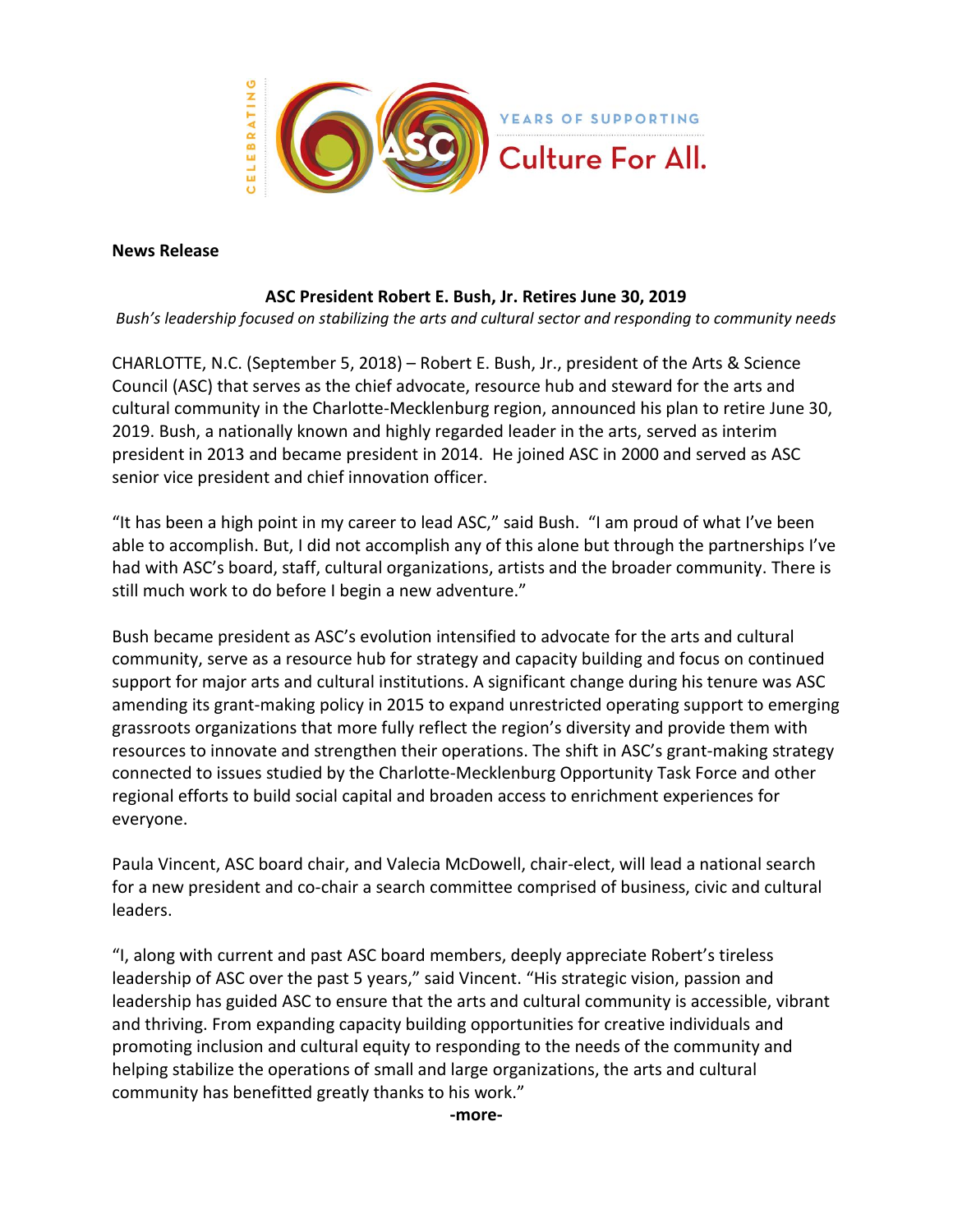Bush, a native of Hickory, N.C., has 40 years of experience in arts administration and began working in Charlotte's arts and cultural sector in 1984 as the first director of development for The Mint Museum of Art. His work as project coordinator for the museum's "Ramesses the Great" exhibition, the largest ever art event in the state of N.C., earned Bush the Outstanding Tourism award from the Charlotte Convention and Visitors Bureau in 1989. He was the architect of many critical efforts to grow and support Charlotte-Mecklenburg's arts and cultural community, including gaining approval of the public art ordinances in 2002 and 2003, respectively, for Mecklenburg County and the city of Charlotte, and the 25-year Cultural Facilities Master Plan (the first phase of which included Levine Center for the Arts and Discovery Place renovations and new exhibit platform). He also led the creation of ASC's Cultural Leadership Training program that has prepared more than 400 cultural advocates over the past 14 years that serve on the boards of local arts and cultural organizations. He also led the development of the Cultural Action Plans for the six suburban communities in Mecklenburg County that addressed their cultural needs. For arts and cultural education, he led the merger of ArtsTeach, a nonprofit arts education organization, into ASC and created a full support system for programming that aligns with the curriculum for public, private and charter schools across the Charlotte-Mecklenburg, and established Studio 345, an out-of-school time program that uses the arts to encourage high school students in Mecklenburg County to stay in school, graduate and pursue opportunities beyond high school. More than 600 students have graduated from high school since program's inception in 2008.

"Robert has been a passionate and inspiring leader while expanding awareness and participation in our arts and culture community," said Marcus D. Jones, Charlotte city manager. "It has been an absolute pleasure working with Robert for the past two years and witnessing his enthusiasm for Charlotte and our marvelous creative community."

Under his leadership, Bush guided ASC to implement new initiatives to serve residents and the cultural community in new ways, including:

- Culture Blocks, funded by Mecklenburg County, which increases access to cultural programming in parts of the county where residents have not traditionally engaged in or with the larger cultural community by utilizing local libraries, parks and recreation centers;
- Community Supported Art program, which commissions local artists to create works sold as "shares" to patrons and helps build relationships between the two;
- Catalyst for Cultural Equity, which supports individual leaders and organizations by building awareness, tools, resources and skills required for the sector to become more equitable in its operation and engagement;
- Creative Renewal Fellowships, which provides \$10,000 awards to artists for research, instruction, conferences, apprenticeships, travel or other experiences that help them explore their creative journey to renew their creativity;
- Culture Feast, which brings nearly 700 members of the community together to build bridges across difference through arts and cultural experiences and sharing a community table dinner; and
- Connect with Culture Days, which serves more than 11,000 residents and visitors with free access to arts and cultural experiences.